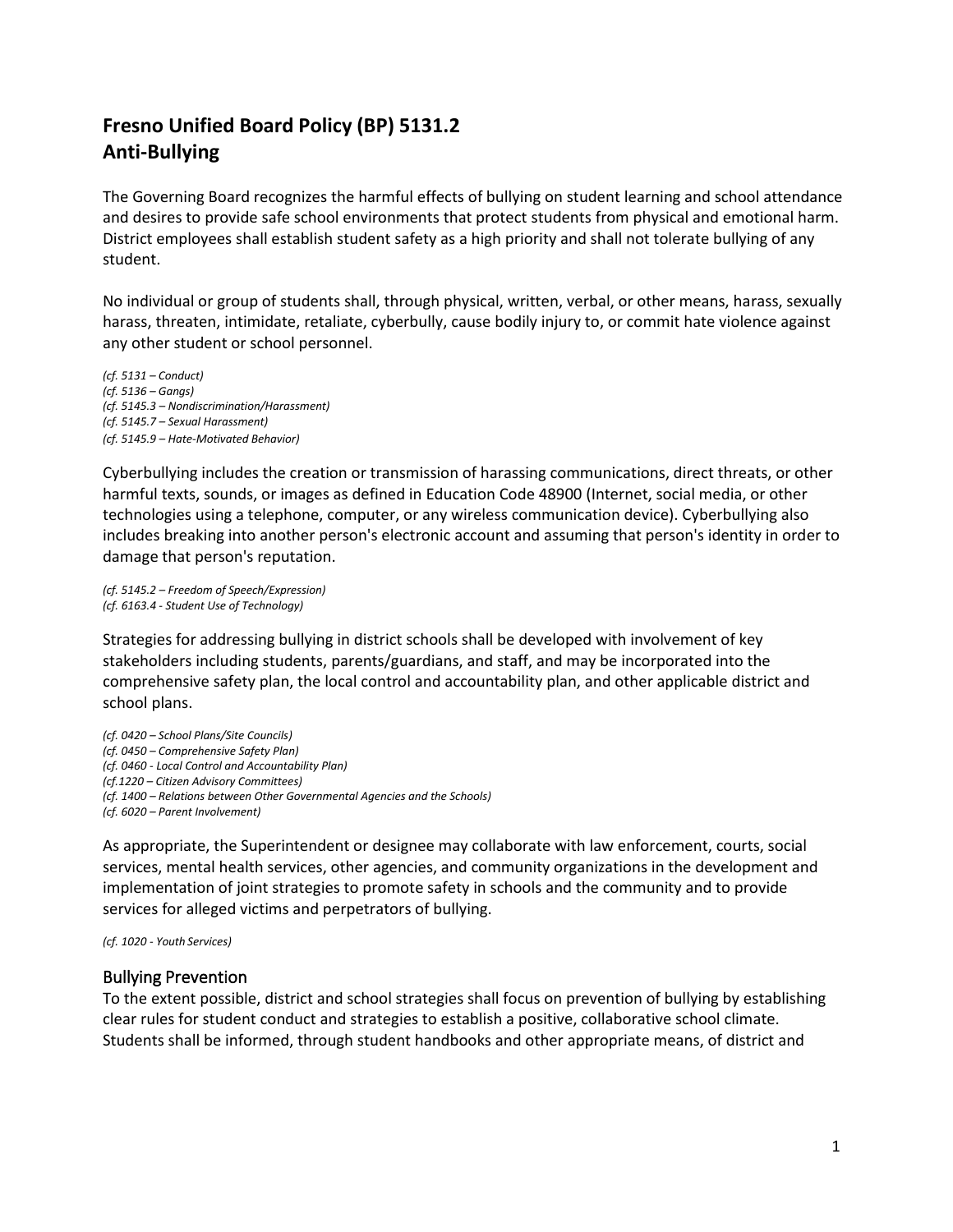school rules related to bullying, mechanisms available for reporting incidents or threats, and the consequences for perpetrators of bullying.

*(cf. 5137 – Positive School Climate)*

The district may provide students with instruction, in the classroom or other educational settings, that promotes effective communication and conflict resolution skills, social skills, character/values education, respect for cultural and individual differences, self-esteem development, assertiveness skills, and appropriate online behavior.

*(cf. 6163.4 – Student Use of Technology) (cf. 6142.8 – Comprehensive Health Education) (cf. 6142.94 – History-Social Science Instruction)*

Such instruction shall also educate students about the negative impact of bullying, discrimination, intimidation, and harassment based on actual or perceived immigration status, medical information, color, marital status, religious beliefs and customs, or any other individual bias or prejudice.

The Superintendent or designee shall provide training to teachers and other school staff to raise their awareness about the legal obligation of the district and its employees to prevent discrimination, harassment, intimidation, and bullying of district students. Such training shall be designed to provide staff with the skills to:

1. Discuss the diversity of the student body and school community, including their varying immigration experiences

2. Discuss bullying prevention strategies with students, and teach students to recognize the behavior and characteristics of bullying perpetrators and victims

- 3. Identify the signs of bullying or harassing behavior
- 4. Take immediate corrective action when bullying is observed

5. Report incidents to the appropriate authorities, including law enforcement in instances of criminal behavior

*(cf. 4131 – Staff Development) (cf. 4231 – Staff Development) (cf. 4331 – Staff Development)*

Based on an assessment of bullying incidents at school, the Superintendent or designee may increase supervision and security in areas where bullying most often occurs, such as classrooms, playgrounds, hallways, restrooms, cafeterias.

## Intervention

Students are encouraged to notify school staff when they are being bullied or suspect that another student is being victimized. In addition, the Superintendent or designee shall develop means for students to report threats or incidents confidentially and anonymously.

School staff who witness an act of bullying shall immediately intervene to stop the incident when it is safe to do so. (Education Code 234.1)

When appropriate based on the severity or pervasiveness of the bullying, the Superintendent or designee shall notify the parents/guardians of victims and perpetrators and may contact law enforcement.

The Superintendent, principal, or principal's designee may refer a victim, witness, perpetrator, or other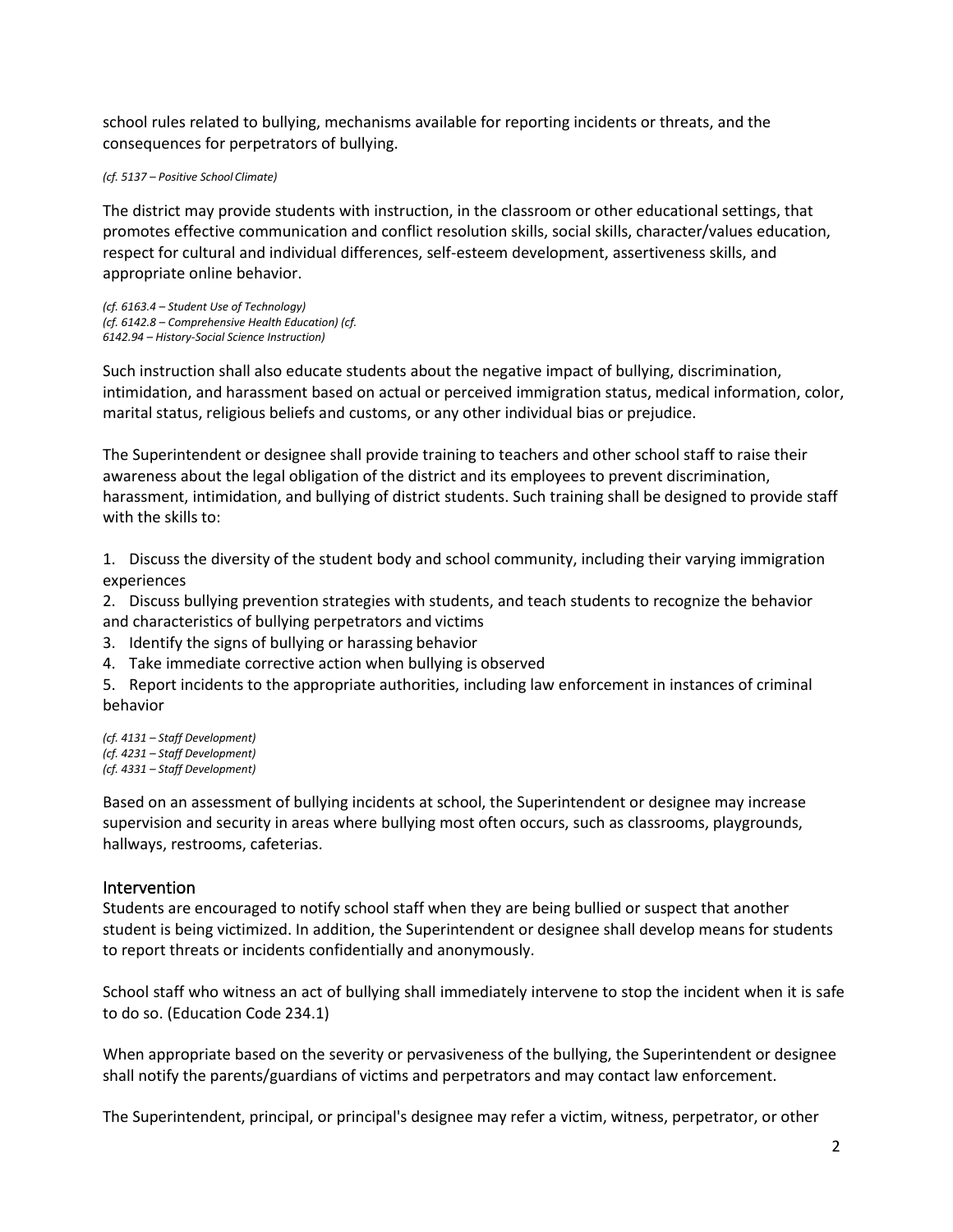student affected by an act of bullying to a school counselor, school psychologist, social worker, child welfare attendance personnel, school nurse, or other school support service personnel for case management, counseling, and/or participation in a restorative justice program as appropriate. (Education Code 48900.9)

*(cf. 6164.2 - Guidance/Counseling Services)*

#### Filing of Complaints and Investigation

Any student, parent/guardian, or other individual who believes that a student has been subjected to bullying or who has witnessed bullying may report the incident to a teacher, the principal, a compliance officer, or any other available school employee. Complaints of bullying shall be investigated and resolved in accordance with site-level grievance procedures specified in AR 5145.7 – Sexual Harassment.

#### *(cf. 1312.3 – Uniform Complaint Procedure)*

When a student is reported to be engaging in bullying off campus, the Superintendent or designee shall investigate and document the activity and shall identify specific facts or circumstances that explain the impact or potential impact on school activity, school attendance, or the targeted student's educational performance.

When a report of bullying is submitted, the principal or a district compliance officer shall inform the student or parent/guardian of the right to file a formal written complaint in accordance with AR 1312.3. The student who is the alleged victim of the bullying shall be given an opportunity to describe the incident, identify witnesses who may have relevant information, and provide other evidence of bullying.

When circumstances involve cyberbullying, individuals with information about the activity shall be encouraged to save and print any electronic or digital messages that they feel constitute cyberbullying and to notify a teacher, the principal, or other employee so that the matter may be investigated.

If the student is using a social networking site or service to bully or harass another student, the Superintendent or designee also may file a request with the networking site or service to suspend the privileges of the student and to have the material removed.

If, during the investigation, it is determined that a complaint is about nondiscriminatory bullying, the principal or designee shall inform the complainant and shall take all necessary actions to resolve the complaint.

## Discipline

Corrective actions for a student who commits an act of bullying of any type may include counseling, behavioral intervention and education, and, if the behavior is severe or pervasive as defined in Education Code 48900, may include suspension or expulsion in accordance with district policies and regulations.

*(cf. 5138 – Conflict Resolution/Peer Mediation)*

*(cf. 5144 – Discipline)*

*(cf. 5144.1 – Suspension and Expulsion/Due Process)*

*(cf. 5144.2- Suspension and Expulsion/Due Process (Students with Disabilities)* 

*(cf. 6159.4 – Behavioral Interventions for Special Education Students)*

Any employee who permits or engages in bullying or retaliation related to bullying shall be subject to disciplinary action, up to and including dismissal.